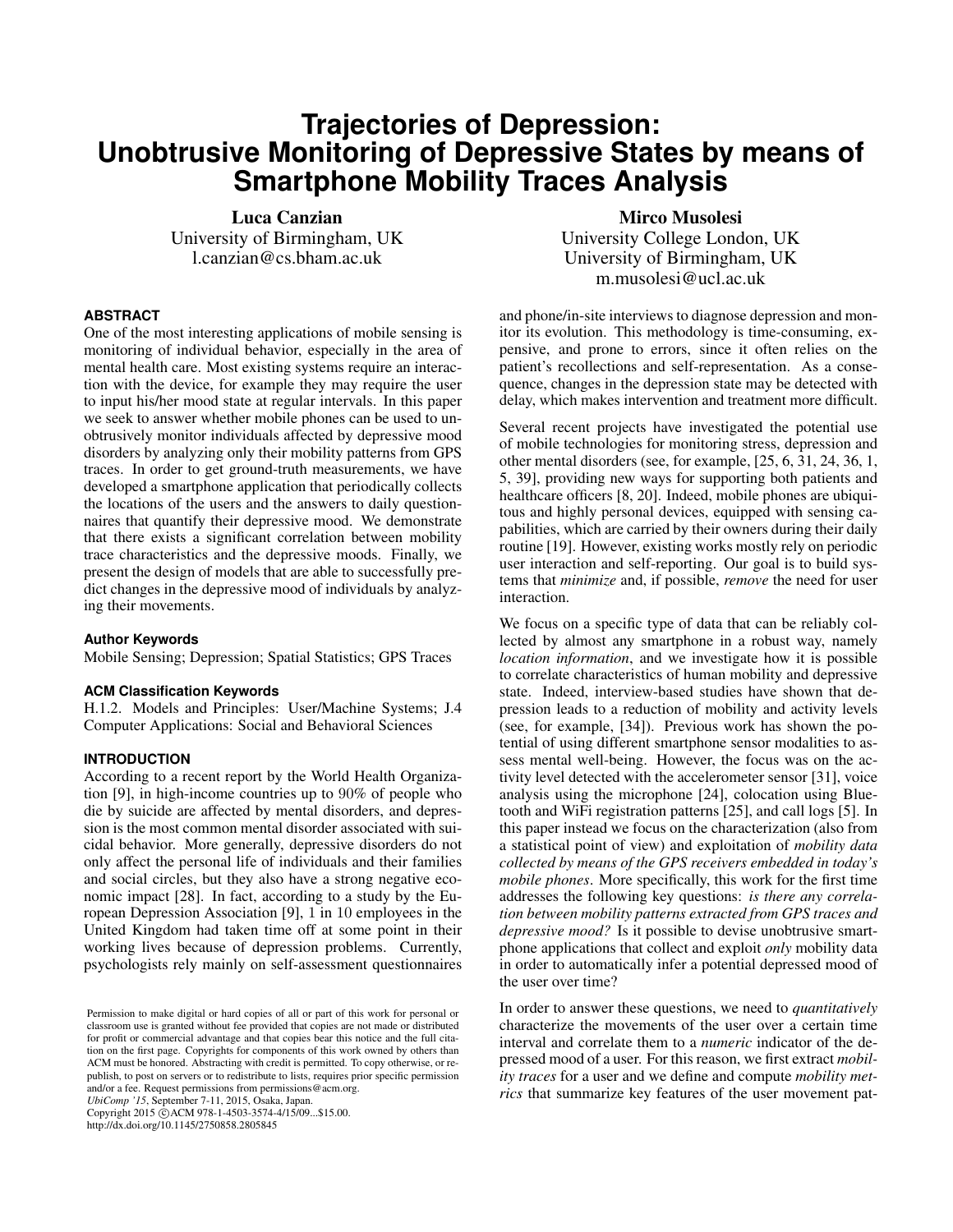terns over time. We then use the questions from the widelyused "PHQ-8" depression test [\[16,](#page-10-9) [18,](#page-10-10) [15\]](#page-10-11) in order to quantify depressive states.

In order to obtain ground truth measurements about the correlation of mobility patterns and depressive states, we have developed an Android application for smartphones – *Mood-Traces* [\[27\]](#page-11-5) – that periodically collects the locations of the users. MoodTraces collects also the answers to 8 daily questions from the "PHQ-8" depression test that the users are asked to take, concerning the occurrence of specific depressive symptoms in the current day. The answers are used to compute a daily integer score for each user ranging from 0 to 24, which we call *PHQ score*. For each user, we then analyze how the mobility metrics and the PHQ score vary in time, proving that there exists a significant correlation between them. Driven by these results, we then investigate whether it is possible to predict changes in the PHQ score from variations in the mobility metrics. To achieve this goal, we train and test personalized classification models for each user. An extensive evaluation shows that, for most of the users, these personalized models are able to accurately detect changes in the PHQ score exploiting only mobility metrics. It is worth noting that, after a training phase, these models are able to monitor the depressive state of individuals without requiring a direct interaction with the device. This is particularly important for patients with serious depressive conditions who might not be willing (or, unfortunately, sometimes able) to actively report their condition using the mobile device. Moreover, a generic, albeit less accurate, training model built on data collected in pilot studies like this might be used in order to remove the need of a training phase in the deployment of the application.

To summarize, the contribution of this paper is threefold. *First*, we design an energy-efficient Android application to collect mobility data and assess the presence of a depressed mood, and we deploy it and collect data from 28 users. *Second*, we define a set of mobility metrics that can be extracted from the mobility traces of the users and, using the ground truth data collected by means of the Android application, we identify a significant correlation between the changes of such metrics and the variations in the PHQ score. Such a correlation ranges from 0.336 to 0.432 when the mobility metrics are computed over a period of 14 days. *Third*, we train and evaluate personalized and general machine learning models to predict PHQ score changes from mobility metrics variations, obtaining very good prediction accuracies. For example, when the mobility metrics are computed over a period of 14 days, the general model achieves sensitivity and specificity values of 0.74 and 0.78 (respectively), whereas the average sensitivity and specificity values of the personalized models are 0.71 and 0.87 (respectively).

# **RELATED WORK**

Given the increasing availability of mobility traces extracted by means of GPS phones or WiFi registration records, we have witnessed a growing interest in the investigation of the properties of human movement, with the goal of identifying patterns or developing prediction models [\[37,](#page-11-6) [2\]](#page-10-12). Mobility

and other contextual information are increasingly collected by means of mobile phone sensing applications [\[7\]](#page-10-13), i.e., by means of sensors (such as GPS, accelerometers, etc.), which are embedded in today's smartphones.

In particular, in the pervasive and ubiquitous computing community, several projects have investigated the use of smartphone data for the automatic detection and prediction of psychological states and mental health conditions [\[22,](#page-10-14) [32,](#page-11-7) [23,](#page-10-15) [6\]](#page-10-2).

Stress monitoring using smartphones has been studied in [\[24,](#page-10-3) [1,](#page-10-4) [36,](#page-11-2) [5\]](#page-10-5). More specifically, user locations and social interactions (through Bluetooth proximity, phone calls and SMS logs) are exploited by the authors of [\[1\]](#page-10-4) to detect differences between stressful and non stressful periods, showing that behavior changes can be automatically detected by means of mobile phones.

The detection and monitoring of bipolar disorder by means of mobile technologies are discussed in [\[10,](#page-10-16) [11,](#page-10-17) [29,](#page-11-8) [12\]](#page-10-18). The authors in [\[10\]](#page-10-16) reports the results of a 6 months trial with 6 patients suffering from bipolar disorder, in which they record subjective and objective data (including self-assessments, activity, sleep, and phone usage) and inform both the patient and clinicians on the importance of the different data items according to the patient's mood. In [\[11,](#page-10-17) [29,](#page-11-8) [12\]](#page-10-18) the authors describe multiple real-life studies of the use of smartphone based sensors for state monitoring of bipolar disorder. [\[11\]](#page-10-17) shows initial evidence that relatively simple features derived from location, motion and phone call patterns are a good indication of state transitions; [\[29\]](#page-11-8) analyzes how the episodes of the diseases correlate to the sampled data and suggest that personalized models are better suited to detect early signs of the onset of a bipolar episode; [\[12\]](#page-10-18) studies the detection of state changes, achieving a precision and recall of 96% and 94%, respectively, and state recognition accuracy of 80%.

To the best of our knowledge this work for the first time demonstrates that it is possible to devise metrics that can be used to capture the correlation between mobility patterns extracted from GPS traces and depressive mood. Moreover, our paper differentiates from the above cited literature in a number of different ways. *First*, the works in [\[24,](#page-10-3) [23,](#page-10-15) [6,](#page-10-2) [1,](#page-10-4) [36,](#page-11-2) [5\]](#page-10-5) focus on mood or stress detection and not on the analysis and prediction of variations of the depressive states of individuals. *Second*, most of the cited works (i.e., [\[23,](#page-10-15) [6,](#page-10-2) [1,](#page-10-4) [36,](#page-11-2) [5,](#page-10-5) [10\]](#page-10-16)) require user interaction. Conversely, our work aims to develop applications for automatic and unobtrusive depression diagnosis and monitoring that do not require any user interaction, and to achieve this goal we focus only on aggregate metrics that are extracted solely from mobility data. *Third*, some of the cited works (e.g., [\[1,](#page-10-4) [10,](#page-10-16) [11,](#page-10-17) [29\]](#page-11-8)) aim at identifying correlations between the collected data and the target parameter, whereas in our work we also propose *predictive* mechanisms in order to forecast depressive mood changes from mobility data. *Fourth*, the projects presented in [\[10,](#page-10-16) [11,](#page-10-17) [29,](#page-11-8) [12\]](#page-10-18) analyze a population of individuals suffering bipolar disorder and their aim is to detect changes between severe depression states and severe mania states. Instead, in our work we collect data from a general population, inside which only few individuals suffer from a severe form of depression. As a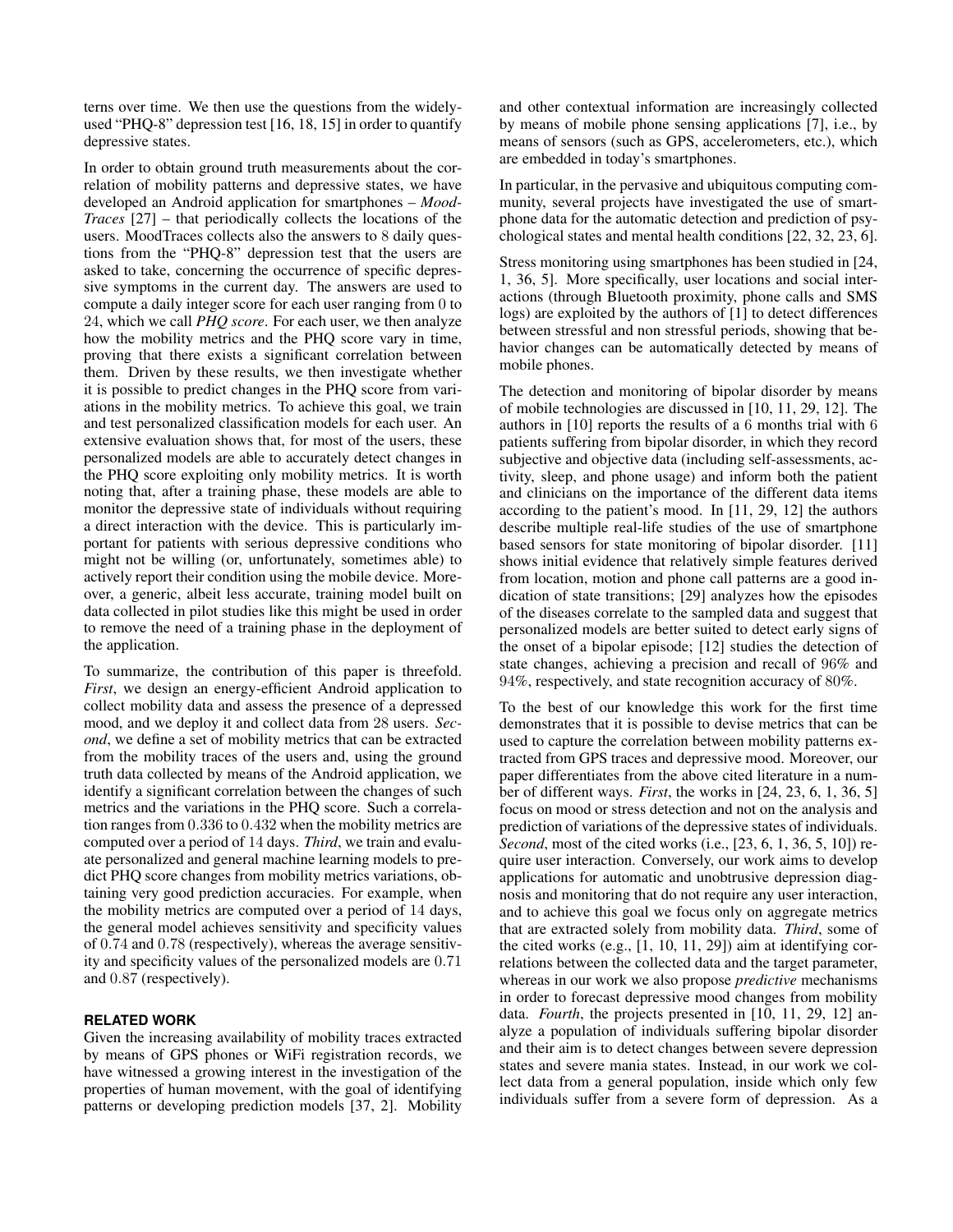<span id="page-2-0"></span>

Figure 1:  $T_{HIST}$  is the duration of the interval over which we compute the metrics, whereas  $T_{HOR}$  represents how much in advance we compute the metrics. In other words, with respect to the example in the figure, we try to answer the following question: is there a relationship between the user mobility behavior from 20 February until 25 February and the PHQ score result obtained on day 28 February?

consequence, our technique can also be applied to monitor the PHQ score of a user that does not suffer from any form of depression (i.e., having a low PHQ score), and for an early depression diagnosis in case the condition of the user worsens.

#### **OUR APPROACH**

The key question of this paper, which is illustrated in Fig. [1,](#page-2-0) is whether the mobility behavior of an individual can give information about his/her current depressive state, which is quantified by a PHQ score. In order to answer this question, we first need to introduce the key definitions and notations that we use in this work. In the following we provide a formal definition of *mobility traces* and we define a set of *mobility metrics*, i.e., a set of statistical summaries characterizing the movement of individuals.

#### **Formal Definition of Mobility Traces**

We consider the *mobility trace* of a user as a sequence of stops and moves. This is a widely used definition of mobility trace (see for example [\[38\]](#page-11-9)). A stop represents a geographic location in which the user spends a certain interval of time. Formally, we define a *stop place* (shortly, *place*) as a tuple:

$$
Pl = \langle ID, t^a, t^d, C \rangle \;, \tag{1}
$$

where  $ID$  is an identifier,  $t^a$  is the time of arrival,  $t^d$  is the time of departure, and  $C$  is a latitude-longitude pair. For a specific user we define the mobility trace  $MT(t_1, t_2)$  for the time interval  $[t_1, t_2]$  as the sequence of places visited by that user during that time interval:

$$
MT(t_1, t_2) = (Pl_1, Pl_2, \dots Pl_{N(t_1, t_2)}), \tag{2}
$$

where  $N(t_1, t_2)$  is the total number of visited places in the interval  $[t_1, t_2]$ . The time references satisfy the following inequalities:  $t_1^a \ge t_1, t_i^d < t_{i+1}^a, \forall i = 1, ..., N(t_1, t_2) - 1$ , and  $t_{N(t_1,t_2)}^d \leq t_2$  $t_{N(t_1,t_2)}^d \leq t_2$  $t_{N(t_1,t_2)}^d \leq t_2$ .<sup>1</sup> The time gaps between places, i.e., the intervals  $[t_i^d, t_{i+1}^a]$ , correspond to periods of time in which the user is moving from one place to another. Whenever we do not specify the time interval of a mobility trace, we implicitly consider a time interval equal to the period of study.

#### **Mobility Metrics**

In this work, the mobility traces are used to compute a set of *mobility metrics*, which represent an aggregate information about the user movements. The considered metrics have been designed to capture behavioural patterns associated with depression such as reduced mobility [\[34\]](#page-11-4) and, more generally, limited willingness of performing different activities, which usually involve movements to various locations [\[18\]](#page-10-10). It is quite interesting to note that the proposed metrics are also able to capture behavioral characteristics that might not be visible through traditional questionnaire-based methods. We consider the following mobility metrics, which are associated to a specific user and time interval  $[t_1, t_2]$ .

1) The total distance covered  $D_T(t_1, t_2)$ . We formally define this distance as follows:

<span id="page-2-2"></span>
$$
D_T(t_1, t_2) = \sum_{i=1}^{N(t_1, t_2)-1} d(C_i, C_{i+1}), \qquad (3)
$$

where  $d(C_i, C_{i+1})$  is the geodesic distance between the two latitude-longitude pairs  $C_i$  and  $C_{i+1}$ .

2) The maximum distance between two locations  $D_M(t_1, t_2)$ . It represents the maximum span of the area covered in the interval  $[t_1, t_2]$ . More formally:

$$
D_M(t_1, t_2) = \max_{i, j \in \{1, \dots, N(t_1, t_2)\}} d(C_i, C_j).
$$
 (4)

3) The radius of gyration  $G(t_1, t_2)$ . This metric is used to quantify the coverage area and is defined as the deviation from the centroid of the places visited in the interval  $[t_1, t_2]$ [\[13\]](#page-10-19). We weight the contribution of each place by the time spent in that place. Let  $T_i = t_i^d - t_i^a$  the time spent in the *i*-th place,  $\tilde{T} = \sum_{i=1}^{N(t_1, t_2)} T_i$  the total time spent in different places, and  $C_{cen}$  the coordinates of the centroid of the places visited in the interval  $[t_1, t_2]$ , then:

$$
G(t_1, t_2) = \sqrt{\frac{1}{\tilde{T}} \sum_{i=1}^{N(t_1, t_2)} T_i \cdot d(C_i, C_{cen})^2}.
$$
 (5)

4) The standard deviation of the displacements  $\sigma_{dis}$ . With "displacement" we refer to the distance between one place and the subsequent one. Let  $D_{dis} = \frac{1}{N(t_1,t_2)-1} \sum_{i=1}^{N(t_1,t_2)-1} d(C_i, C_{i+1})$  the average displacement, then:

$$
\sigma_{dis} = \sqrt{\frac{1}{N(t_1, t_2) - 1} \sum_{i=1}^{N(t_1, t_2) - 1} (d(C_i, C_{i+1}) - D_{dis})^2}.
$$
\n(6)

5) The maximum distance from home  $D_H(t_1, t_2)$ . Among all the places visited by the user during the period of study, we assign the label "home" to the cluster in which the user was found most often at 02:00, 06:00 and 20:30 during weekdays. Let  $C_H$  the coordinates of such a cluster, then:

$$
D_H(t_1, t_2) = \max_{i \in \{1, \dots, N(t_1, t_2)\}} \{d(C_i, C_H)\}.
$$
 (7)

<span id="page-2-1"></span><sup>&</sup>lt;sup>1</sup>We use the subscript i to denote a parameter of the *i*-th place. For example,  $t_i^a$  represents the time of arrival of the place  $Pl_i^1$ .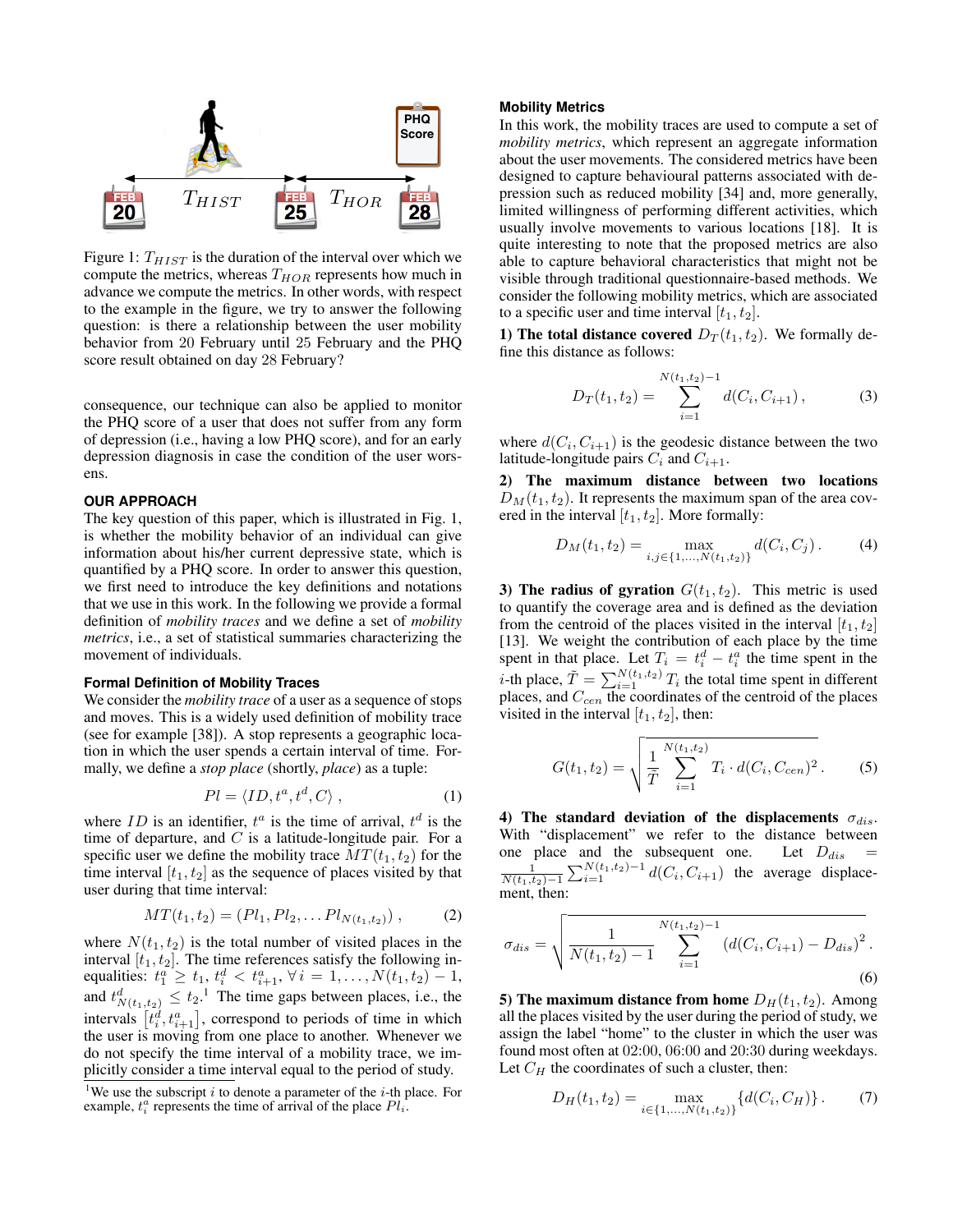6) The number of different places visited  $N_{dif}(t_1, t_2)$ . Let  $1_{ij}$  the indicator function, which is equal to 1 if  $ID_i = ID_j$ , otherwise it is equal to 0. The we can formally define  $N_{dif}(t_1, t_2)$  as:

$$
N_{dif}(t_1, t_2) = \sum_{i=1}^{N(t_1, t_2)} \max\left\{1 - \sum_{j \neq i} \mathbb{1}_{ij}, 0\right\} .
$$
 (8)

7) The number of different significant places visited  $N_{s i q}(t_1, t_2)$ . We assign the label "significant place" to each of the 10 most visited places among all the places visited by the user during the period of study.  $N_{\text{siq}}(t_1, t_2)$  quantifies how many of these significant places are visited in the interval  $[t_1, t_2]$ . Let  $ID_{s_1}, \ldots, ID_{s_10}$  the  $IDs$  of the significant places, then:

<span id="page-3-1"></span>
$$
N_{sig}(t_1, t_2) = \sum_{j=1}^{10} \min \left\{ \sum_{i=1}^{N(t_1, t_2)} 1_{is_j}, 1 \right\} .
$$
 (9)

8) The routine index  $R(t_1, t_2)$ . We define this new metric with the goal of quantifying how different the places visited by the user during the time interval  $[t_1, t_2]$  are with respect to the places visited by the user during the same time interval in other days. To formally define this metric we need to introduce some further notation. Given the mobility trace  $MT(t_1, t_2)$ , we define the augmented mobility trace  $MT(t_1, t_2)$  as the mobility trace in which the gaps between places are filled with "mobility places", and we denote by  $ID<sub>m</sub>$  the  $ID<sub>s</sub>$  of these places.

We define the difference function  $f^t(\overline{MT}_1, \overline{MT}_2)$  between two (augmented) mobility traces  $\overline{MT}_1 = \overline{MT}(t_1, t_2)$  and  $\overline{MT}_2 = \overline{MT}(t_3, t_4)$  at time instant t as:

$$
f^t(\overline{MT}_1, \overline{MT}_2) = \begin{cases} 0 & \text{if } t \notin [t_1, t_2] \text{ or } t \notin [t_3, t_4] \\ 0 & \text{or } ID^{1, t} = ID^{2, t} \\ 1 & \text{otherwise} \end{cases}
$$
(10)

where we use the notation  $ID^{i,t}$  to denote the ID of the place belonging to the  $i$ -th trace and visited by the user at time  $t$ . Basically, for two overlapping mobility traces,  $f^t(\overline{MT}_1, \overline{MT}_2)$  checks whether the place at time instant t is different for the two traces.

Now we can define the average difference  $f(\overline{MT}_1, \overline{MT}_2)$  between  $MT_1$  and  $MT_2$  as the fraction of the overlapping time in which the places in  $MT_1$  are different from the places in  $MT_2$ :

$$
f(\overline{MT}_1, \overline{MT}_2) = \frac{1}{\overline{t}_2 - \overline{t}_1} \int_{\overline{t}_1}^{\overline{t}_2} f^t(\overline{MT}_1, \overline{MT}_2) dt , \quad (11)
$$

where  $\bar{t}_1 \triangleq \max\{t_1, t_2\}$  and  $\bar{t}_2 \triangleq \min\{t_3, t_4\}$ , i.e.,  $[\bar{t}_1, \bar{t}_2]$ represents the overlapping period.

We define the translated augmented mobility trace  $\overline{MT}^{t}(t_1, t_2)$  as the mobility trace that is obtained from  $\overline{MT}^{t}(t_1, t_2)$  by translating all the times in advance by an amount equal to t.

Let  $t_{init}$  and  $t_{fin}$  be the time of arrival and the time of departure of the first and last places visited by the user in the period of study, respectively. Let T be the length of one day,  $n_1$  the number of (whole) days elapsed from  $t_{init}$  to  $t_1$ , and  $n_2$  the number of (whole) days elapsed from  $t_2$  to  $t_{fin}$ . Finally, we define the routine index as:

<span id="page-3-2"></span>
$$
R(t_1, t_2) = \frac{1}{n_2 + n_1} \left[ \sum_{i=1}^{n_1} f\left(\overline{MT}(t_{init}, t_{fin}), \overline{MT}^{iT}(t_1, t_2)\right) + \sum_{i=1}^{n_2} f\left(\overline{MT}(t_{init}, t_{fin}), \overline{MT}^{-iT}(t_1, t_2)\right) \right].
$$
 (12)

In words, the routine index  $R(t_1, t_2)$  represents the average difference between the mobility behavior of the user in  $[t_1, t_2]$ and the mobility behavior of the same user in other days in the same (daily) time interval. Notice that  $0 \leq R(t_1, t_2) \leq 1$ .

Finally, we would like to remark the fact that these metrics are able to capture also the absence of movement, which might be associated to specific mental health states, for example, a person that stays at home for subsequent days or that do not go far from his/her home because of his/her depressive mood.

## **MOODTRACES APPLICATION**

#### **Overview**

MoodTraces is an Android application for mobile phones that automatically samples phone's sensors to retrieve the current location, which is represented by a time reference, a longitude value, and a latitude value. Additional information about the phone usages and user activities extracted using the Android API are also collected, but they are not analyzed directly in this work, given its specific focus on mobility pattern analysis. Activity information is used to optimize the sampling process as discussed below. In addition to sensor based data, MoodTraces collects the answers that the users provide to daily questionnaires. It is worth noting that this application collects information about the user mood only to get the ground-truth data. All the collected data is sent via a secure transmission protocol to a secure server located at our institution. We exploit the asynchronous delay-tolerant data transfer strategy of the ES Data Manager Library [\[32,](#page-11-7) [21\]](#page-10-20) to transmit the collected data in an energy-efficient way and to avoid any cost on participating users.

#### **Location Collection Process**

One of the key challenges for mobile sensing applications is their energy use and impact on battery life. Among all the data collected by MoodTraces, GPS-based location data are by far the most expensive in terms of energy consumption [\[3,](#page-10-21) [26\]](#page-10-22). In order to limit the energy impact of the location data collection, we exploit the collected activity data<sup>[2](#page-3-0)</sup> to trigger location sampling only when the user moves from one place

<span id="page-3-0"></span> $2$ We collect activity data with a sampling rate of 1 minute. However, to conserve battery, activity reporting stops when the device is "still" for an extended period of time, and it resumes once the device moves again. This only happens on devices that are equipped with a motion trigger sensor, a sensor that automatically wakes the device to notify when significant motion is detected.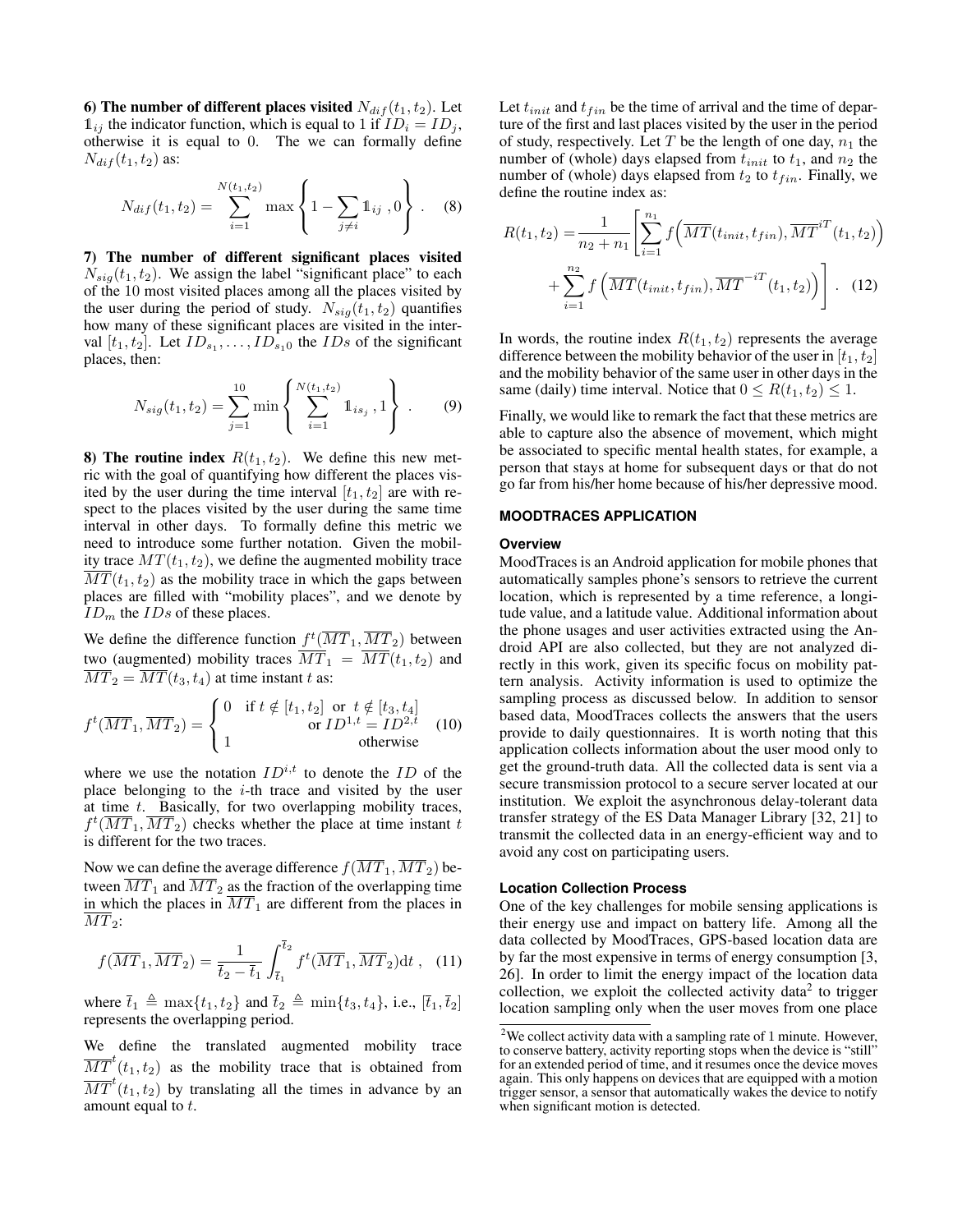<span id="page-4-2"></span><span id="page-4-0"></span>

Figure 2: State machines to select the location sampling rate and the location provider.

to another. Our approach is represented by the state machine in Fig. [2a.](#page-4-0)

The three states that we consider and the corresponding location sampling rates adopted are described in the following.

**Static (S):** in this state we never sample location data. This state corresponds to all the situations in which we are confident that the user is remaining in the same place (e.g., during working hours a user may remain for an extended period inside the building in which he/she works; it is not necessary to sample location data continuously in this case).

**Moving (M):** in this state we sample location data with a sampling rate of  $T_s = 5$  minutes. This state corresponds to the situations in which we are confident that the user is moving from one place to another (e.g., when the user moves from his/her working place to his/her home).

Undecided (U): as soon as we enter this state we get the user location, and then we get another user location after  $T_s = 5$ minutes. Based on the distance between the two locations, we decide whether to transit to the S or to the M state. This state corresponds to all the situations in which we are not sure whether the user is moving from one place to another (e.g., the phone may detect that the user is walking, but we are not sure whether the user is walking from his/her working place to his/her home, or whether the user is walking from one office to another office at his/her workplace). When Mood-Traces is installed, and whenever the smartphone is rebooted, we initialize the state to U.

We transit from  $S$  to  $U$  whenever two consecutive activity samples indicate that the user is performing a "dynamic activity" (i.e., in vehicle, on bicycle, on foot, running, walking) with a confidence level larger than  $P_{th} = 50\%$ . We transit from M to U whenever either 1) we get two consecutive location samples whose distance is smaller than  $d_{th} = 250$  m; or 2) two consecutive activity samples indicate that the user is "still" with a confidence level larger than  $P_{th} = 50\%$ . Finally, from  $U$  we transit to  $M$  if the two location samples that we collect inside the U state are more than  $d_{th} = 250$  m apart, otherwise we transit to S.

In addition to the sampling rate, the choice of the "location provider" has also an important impact on the energy consumption. Indeed, in Android it is possible to sample location data by using either the "GPS provider", which is accurate <span id="page-4-1"></span>but energy-demanding and limited in indoor environment, or the "network provider", which provides less accuracy but is much less energy-demanding than the GPS provider. In order to trade-off accuracy with energy consumption, MoodTraces implements the simple state machine represented in Fig. [2b.](#page-4-1) Each state represents the provider that will be used in case MoodTrace requests a location sample. By default, in order to have accurate location we use the GPS provider. If we do not receive any location update in 1 minute after a request (e.g., the GPS receiver is not able to track the GPS signal because the user is moving using a subway), then we switch to the network provider. We switch back to the GPS provider after 30 minutes we entered the network provider state. MoodTraces subscribes also to a "passive location provider", meaning that it passively receives location updates when other applications or services request them, independently of the states of the two state machines represented in Fig. [2.](#page-4-2)

#### **Questionnaire Collection Process**

The PHQ-9 is a widely used and extensively studied 9-item questionnaire for assessing and monitoring depression severity [\[16,](#page-10-9) [18,](#page-10-10) [15\]](#page-10-11). A systematic review of the PHQ-9 is reported in [\[18\]](#page-10-10). It shows that, in 19 studies, the PHQ-9 achieves sensitivity values ranging from 0.77 to 0.88, and specificity values ranging from 0.88 to 0.94. As a comparison, [\[4\]](#page-10-23) identifies 12 studies that address the performance of the Hospital Anxiety and Depression Scale (HADS) and reports a mean sensitivity of 0.83 and a mean specificity of 0.79, and similar sensitivity and specificity values are achieved by the General Health Questionnaire (GHQ).

The PHQ-8 is an 8-item questionnaire that omits the ninth item of the PHQ-9 questionnaire. [\[18\]](#page-10-10) reports correlation values of 0.998 and 0.997 in two different studies between PHQ-9 scores and PHQ-8 scores, and [\[16\]](#page-10-9) suggests to use the PHQ-8 instead of the PHQ-9 in clinical samples in which the risk of suicidality is felt to be extremely low or if data is being gathered in a self-administered fashion. Since both of these conditions are met in our study, and because of its brevity and its structure, a PHQ-8 based daily questionnaire is used in MoodTraces to assess the presence of a depressed mood and how this varies in time.

The PHQ-8 is composed of 8 questions: for each of them the participant is asked to report the frequency of the occurrence of a specific depressive symptom during the last 2 weeks. Based on the provided answers, each question is associated with a score between 0 and 3. The final *PHQ score* is computed by adding the contributions of all questions; hence, it ranges from 0 to 24. Cut points of 5, 10, 15 and 20 are considered to diagnose mild, moderate, moderately severe and severe levels of depressive symptoms, respectively [\[17,](#page-10-24) [16,](#page-10-9) [18,](#page-10-10) [15\]](#page-10-11). As stated in [\[18\]](#page-10-10), these categories were chosen both for pragmatic reasons, in that the cut points of 5, 10, 15, and 20 are simple for clinicians to remember and apply, and for empirical reasons, in that using different cut points did not noticeably change the associations between increasing PHQ-9 severity and measures of construct validity. These thresholds has been assessed with respect to the diagnoses provided by independent structured mental health professional in a sample of 580 patients. For more details we refer the interested reader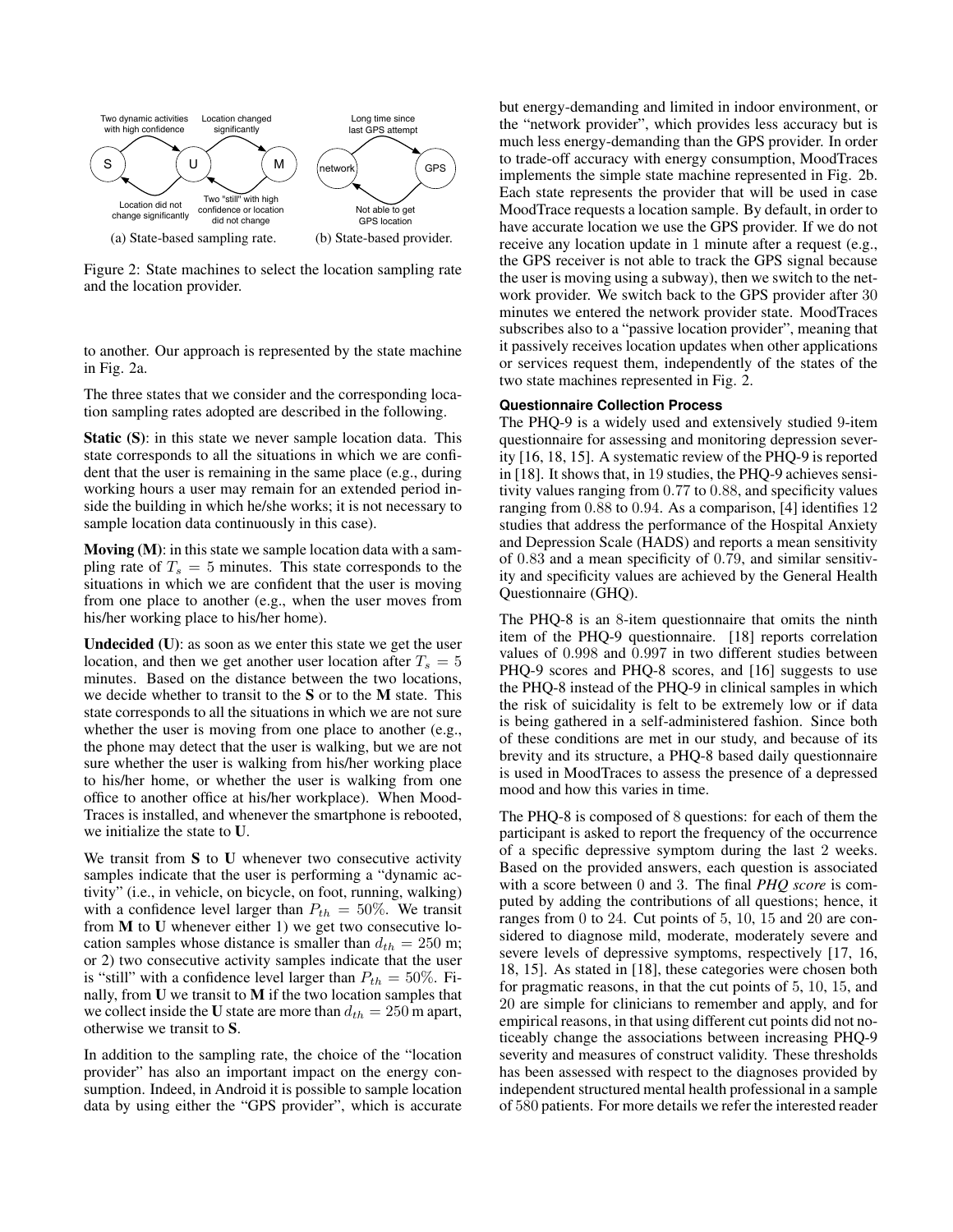to [\[18\]](#page-10-10). Given the fact that the accuracy of the PHQ-8 test is comparable to the accuracy of other tests, the main reason that led us to the adoption of the PHQ-8 test is its brevity and its structure that allow for the design of a simple daily "yes-no" questionnaire in which the user is asked whether each of the depressive symptoms occurred during that day. In this way, the PHQ score for a certain day can be computed by looking at the answers provided during the previous two weeks and computing the frequencies for each depressive symptom.

During each day the questionnaire is available from 16:00 until  $2:00$  of the subsequent day.<sup>[3](#page-5-0),[4](#page-5-1)</sup> A notification at 16:00 informs the user that the questionnaire is available, following by other notifications at 20:00 and 23:30 in case the user has not completed the questionnaire by that time. The questionnaire takes less than 1 minute to complete and can be completed in multiple sessions. Notice that we collect also the answers to the questionnaires that are only partially completed.

According to the best practice in survey design [\[30,](#page-11-10) [35,](#page-11-11) [33\]](#page-11-12) we collect the completion time for each provided answer and the questionnaire includes a trap question (i.e., a question having a known answer), asking whether the user is at home or at work. The validity of the answer is checked throughout the collected location data. The answer completion times and the trap questions allowed us to verify the quality of the collected data and to discard non reliable questionnaires.

## **Recruitment Process**

MoodTraces has been available for the general public for free in the GooglePlay Store [\[27\]](#page-11-5) since September 3, 2014, and, at the time of writing of this paper, it is still available. The study presented in this paper refers to the data collected from September 3, 2014, to June 14, 2015. In this period we had a total of 184 installs and 46 users had MoodTraces running in their phones at June 14, 2015.

At the beginning MoodTraces has been used only by few researchers with the goal of fixing bugs, tuning parameters, and adding features to improve the user experience. We have advertised our study starting from the end of November, exploiting different resources: academic mailing lists, Twitter, Facebook, Reddit, and charities. To promote the application and to give incentives to the users to reply to the questionnaires, we committed to select (through a lottery) one winner of a Nexus 5 mobile phone and five winners that have received a 10 pounds Amazon voucher each among all the participants that have completed the daily questionnaire at least 50 times in a two-month span. Finally, we remark that we received the full approval of the Ethics Review Board of our institution before starting the recruitment process, and that all the documentation, including the consent form and the information sheet for the participants, are available on request.

# **DATA PROCESSING**

In this section we describe how we processed the data to calculate the PHQ score and the mobility metrics for each user on a daily basis. It is worth noting that this procedure was discussed and approved with colleagues that are leading experts in suicidal prevention studies and in clinical practice.

## **PHQ Score Computation**

For each user, we exploit the answers to the daily questionnaires that the user provides in order to compute his/her PHQ score on a daily basis.

First, in order to improve the reliability of the collected answers, we void 1) the questionnaires for which the trap question has been replied erroneously, and 2) the questionnaires that are replied too quickly, as in [\[35\]](#page-11-11) and [\[33\]](#page-11-12) we identify these questionnaires as the 10% questionnaires with lowest Speeder Index. To compute the Speeder Index we first calculate the median completion time for each answer across all the questionnaires of all the users. Then, to each answer we assign a value of 1 if the completion is at least equal to the median, otherwise we assign a value equal to the ratio between the answer completion time and the median completion time. Finally, for each questionnaire the Speeder Index is computed as the average value of all the provided answers.

Second, to compute the PHQ score on a given day  $x$  we retrieve all the questionnaires that have been submitted from day  $x-13$  until day x and we count how many times each depressive symptom occurred in this time interval. Since some answers are missing for some days (e.g., because the users did not submit the questionnaire or submitted an incomplete questionnaire), we deal with missing answers by using a linear interpolation to compute the occurrence frequency of the corresponding symptom. For example, if in a 2-week period the user replies 12 times to a specific answer indicating that the corresponding symptom occurred 6 times, then we assign an occurrence frequency for that symptom equal to 7 days over 14. The linear interpolation is adopted only if the user replies to at least 80% of the answers, otherwise we do not compute a PHQ score for the corresponding day. Our approach follows the current practices in the area, as it is possible to observe in previous other studies based on PHQ-9, in which missing values were replaced with the mean value of the remaining items if the number of missing items was below 20% [\[15,](#page-10-11) [18\]](#page-10-10).

Third, based on the occurrence frequency we assign the appropriate score to each depressive symptom (see [\[18\]](#page-10-10)), and the PHQ score is computed as the sum of the scores of all depressive symptoms.

Finally, to remove cyclicity effects, from the computed PHQ score we subtract the average PHQ score obtained by that user in that day of the week. In order to simplify the presentation, in the remainder of the paper we use the terms PHQ score to indicate the deviations from the average values (with the exception of Fig. [3](#page-7-0) that shows the histograms of the real PHQ scores).

## **Mobility Traces and Mobility Metrics Computation**

The location collection process adopted by MoodTraces, in addition of being energy-efficient, is suitable to detect stop

<span id="page-5-0"></span><sup>&</sup>lt;sup>3</sup>We chose to make the survey available from late afternoon because it asks whether depressive symptoms have occurred in the current day, hence it cannot be taken at the beginning of the day.

<span id="page-5-1"></span><sup>&</sup>lt;sup>4</sup>All the times are in the user local time.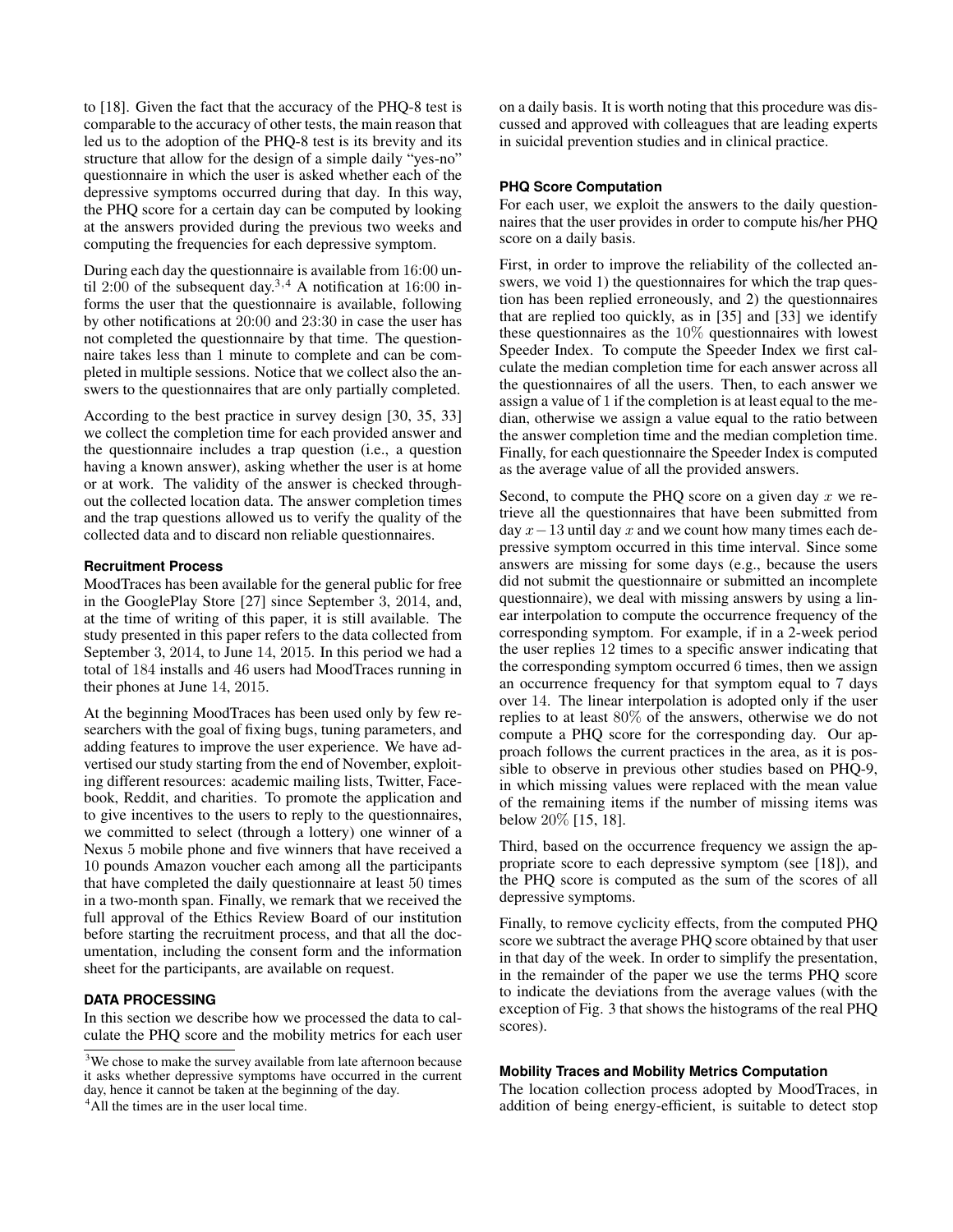places. Indeed, when the user remains in a place for an extended period of time MoodTraces enters the state S as discussed above. If the user performs some minor movements (e.g., walking from one office to another office at his/her workplace), MoodTraces enters the U state and then goes back to S, because it realizes that the user did not move more than  $d_{th} = 250$  m away from the previous place. On the other hand, if the user performs major movements then MoodTraces enters the M state after transiting on the U state. Hence, by looking at the evolution of the state machine we can identify the intervals in which the user stops in a place from the periods in which the user moves.

Since we are not interested in identifying two locations that are in close proximity as different places (e.g., two different offices in the same building), we register the departure from a place if and only if both the transition  $S \rightarrow U$  *and* the transition  $U \to M$  occur; in this case the departure time  $T<sup>d</sup>$  is set equal to the time in which the transition  $S \rightarrow U$  occurs. Analogously, we register the arrival in a place if both the transition  $M \rightarrow U$  *and* the transition  $U \rightarrow S$  occur, and the arrival time  $T^a$  is set equal to the time in which the transition  $M \to U$ occurs. As for the coordinates of the place, we set them equal to the centroid of all locations collected in the time interval  $[T^a, T^d]$  having an accuracy of at least  $d_{acc} = 200$  m. Since the threshold  $d_{th} = 250$  m is used to determine the transition from the state U, the geographic area corresponding to a place can be approximately quantified by a circle centered in the coordinates and having a radius of  $d_{th} = 250$  m.

Similarly to the case of the questionnaire collection process, also the location collection process is prone to missing values. Let  $[t, t]$  a time interval in which location data are not available due to external factors (e.g., the phone is switched off or the location services are disabled). We deal with this situation by assigning the time interval  $[t,\bar{t}]$  to a stop place if the last location collected before the time  $\underline{t}$  is in close proximity to the first location collected after the time  $t$ , i.e., if their minimum distance is below  $d_{th} = 250$  m (this is the case, for example, of a user that switches off his/her phone before sleeping, and switches it on the next morning). Otherwise that interval will be associated to user movements (this is the case, for example, of a phone with a fully depleted battery during a trip). However, to avoid to use low quality data, we do not compute the mobility trace (and, as a consequence, the mobility metrics) associated to a time interval  $[t_1, t_2]$  such that the sum of the periods in which location data are missing is larger than half the target interval, i.e.,  $\frac{t_2-t_1}{2}$ .

Finally, notice that many places in which a user stops correspond to geographic locations that the user visits more than once during the period of study (e.g., home, work, bus stop, etc.). It is convenient to use the same ID and coordinates for the places corresponding to the same geographic location. To achieve this goal we adopt the following simple clustering algorithm:

**1.** Find  $Pl_i$  and  $Pl_j$  such that  $ID_i \neq ID_j$  and  $d(C_i, C_j)$  =  $\min_{n\neq m}\{d(C_n, C_m)\}\$ , where  $d(C_n, C_m)$  denotes the distance between the coordinates of the places  $Pl_n$  and  $Pl_m$ ;

**2.** If  $d(C_i, C_j) < d_{acc}$  then assign  $ID_j \leftarrow ID_i, C_i \leftarrow y$ , and  $C_j \leftarrow y$ , where y is the centroid of all locations collected in the time intervals  $[T_i^a, T_i^d]$  and  $[T_j^a, T_j^d]$  having an accuracy of at least  $d_{acc} = 200$  m;

## 3. Iterate 1. and 2. until convergence.

At each step the above algorithm finds, among all the stop places, the two places that are closest to each other. If they are in close proximity (closer then  $d_{acc} = 200$  m) they are given the same  $ID$  and their centroid is recomputed, otherwise the algorithm terminates. Convergence is guaranteed because the algorithm iterates a maximum of  $N(t_1, t_2) - 1$ times, after which all places are clustered under the same ID. Once we get the mobility trace of a user, the mobility metrics for a certain time interval  $[t_1, t_2]$  can easily be computed adopting Eqs. [\(3\)](#page-2-2) to [\(9\)](#page-3-1) and [\(12\)](#page-3-2). Finally, as we did for the PHQ scores, in order to remove cyclicity effects, from each computed mobility metrics we subtract the average mobility metric obtained by that user in that interval in that day of the week.

#### **Combining Mobility Metrics and PHQ Scores**

For each user, we compute the time series of the PHQ scores and of the mobility metrics,

<span id="page-6-0"></span>
$$
\mathbf{PHQ} = (PHQ^1, PHQ^2, \dots, PHQ^N)
$$

$$
\mathbf{D_T}(T_{HIST}, T_{HOR}) = (D_T^1(T_{HIST}, T_{HOR}), \dots)
$$

$$
\mathbf{D_M}(T_{HIST}, T_{HOR}) = (D_M^1(T_{HIST}, T_{HOR}), \dots)
$$

$$
\vdots
$$
(13)

where  $N$  is the total number of days the user utilized Mood-Traces in the period of study,  $PHQ<sup>i</sup>$  is the PHQ score associated to the i-th day since the user downloaded MoodTraces, and  $D_T^i$ ,  $D_M^i$ , etc., are the mobility metric associated to the PHQ score  $PHQ^i$ . We associate each PHQ score to the mobility metrics through the use of the *time history*  $T_{HIST}$  and the *time horizon*  $T_{HOR}$  parameters, which define the interval over which the mobility metrics are computed, as illustrated in Fig. [1.](#page-2-0) The parameter  $T_{HIST}$  represents the length of the interval over which the mobility metric is computed, whereas  $T_{HOR}$  represents how much in advance with respect to the PHQ score the mobility metric is computed. Hence, for each mobility metric we must compute one sequence of values for each considered combination of the parameters  $T_{HIST}$  and  $T_{HOR}$ 

We define the vector  $PHQ^i, D_T^i(T_{HIST}, T_{HOR}),$  $D_M^i(T_{HIST}, T_{HOR}), \ldots]$  as the *i*-th instance. For each user, we remove the instances for which either the PHQ score or the mobility metrics cannot be computed. Finally, we exclude from the study all the users having less than  $N_{inst}$  = 20 instances. As a consequence of this filtering procedure, the evaluation presented in this paper is generated from a dataset of 28 users, which is briefly described in the following.

The final dataset, generated from the filtering procedure described above, includes 28 users: 15 male and 13 female.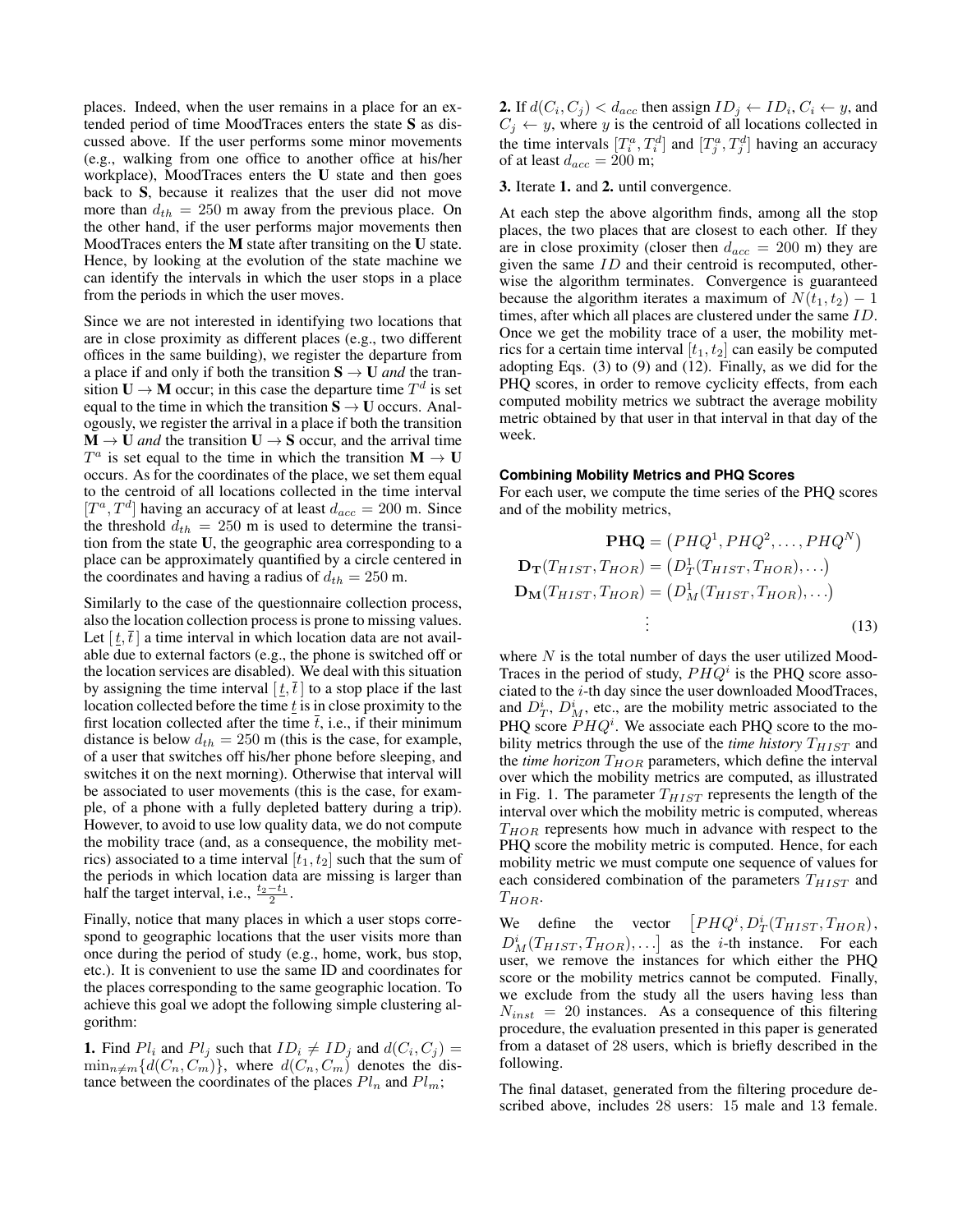<span id="page-7-0"></span>

Figure 3: Histograms of the average PHQ score of the users.

Many of these are linked to the academic environment (7 students, 3 PhD students, and 7 researchers/lecturers), but there are also individuals working in the private sector, artists, and retired people. The average age is 31 years old. On average each user has been monitored for 71 days, and we were able to compute 63 PHQ scores for each user. Figure [3](#page-7-0) shows the histogram of the average PHQ scores of the users. Most of the users do not suffer, on average, of depressive problems (average PHQ score below 5), or they suffer of mild depressive symptoms (average PHQ score from 5 to 10). However, there are also some users suffering of moderate (average PHQ score from 10 to 15) and moderately severe (average PHQ score from 15 to 20) depressive symptoms. These users experience also peaks on the daily PHQ score overpassing the severe depression cut point value 20.

#### **EVALUATION**

In this Section we analyze the data collected by means of MoodTraces. We first analyze how the mobility metrics and the PHQ score of each user jointly vary in time, proving that there exists a significant correlation among them. Then we train and test personalized regression and classification models for each user to investigate whether it is possible to predict changes in the PHQ score from variations in the mobility metrics.

#### **Correlation Analysis**

We exploit the sequences defined by Eq. [\(13\)](#page-6-0) to analyze the correlation<sup>[5](#page-7-1)</sup> between each mobility metric and the PHQ score, for each user and for different values of the time history parameter  $T_{HIST}$ , which is measured in days. We also compute the p-value associated to each correlation value, representing the probability of getting a correlation as large as the observed value by random chance (i.e., when the true correlation is zero). For this analysis we set the time horizon  $T_{HOR} = 0$ days, i.e., the last day of the time interval over which we compute a specific mobility metric is equal to the day in which we compute the associated PHQ score.

Table [1](#page-7-2) shows the average values (among the users) of the absolute correlations and p-values, for each mobility metric and for  $T_{HIST} = 1$  day (i.e., the mobility metrics are computed over the same day of the corresponding PHQ score) and  $T_{HIST}$  = 14 days (i.e., the mobility metrics are computed considering a time span of two weeks before the day of the

<span id="page-7-2"></span>

| <b>Mobility metric</b> | Average abs. correlation |                 | Average p-value |                 |
|------------------------|--------------------------|-----------------|-----------------|-----------------|
|                        | $T_{HIST}=1$             | $T_{HIST} = 14$ | $T_{HIST}=1$    | $T_{HIST} = 14$ |
| $D_T$                  | 0.159                    | 0.402           | 0.401           | 0.095           |
| $D_M$                  | 0.152                    | 0.432           | 0.425           | 0.069           |
| G                      | 0.160                    | 0.343           | 0.422           | 0.197           |
| $\sigma_{dis}$         | 0.147                    | 0.417           | 0.431           | 0.088           |
| $D_H$                  | 0.199                    | 0.358           | 0.297           | 0.168           |
| $N_{dif}$              | 0.191                    | 0.360           | 0.335           | 0.157           |
| $N_{sia}$              | 0.201                    | 0.336           | 0.385           | 0.181           |
| R                      | 0.227                    | 0.368           | 0.262           | 0.138           |

Table 1: The averages of the absolute values of the correlations and of the p-values for different mobility metrics, for  $T_{HIST} = 1$  day and  $T_{HIST} = 14$  days.

corresponding PHQ score). We consider the absolute value of the correlation because it represents an ordinal measure of how strong the relationship between the mobility metric and the PHQ score is, hence it is reasonable to compute its average (this does not hold for the "signed correlation", because strong negative and positive dependencies would compensate each other by computing the average).

For  $T_{HIST} = 1$  the average correlations<sup>[6](#page-7-3)</sup> range from 0.147 (associated to the metric  $\sigma_{dis}$ ) to 0.227 (associated to the metric  $R$ ). Though these values are significantly different from 0, since the number of instances for each user is not extremely large the corresponding average p-values are quite large. Indeed, usually a correlation value is considered significant only if the corresponding p-value is smaller than the significance level  $\alpha = 0.05$ , but in our case the minimum pvalue for  $T_{HIST} = 1$  is 0.262. For  $T_{HIST} = 1$  "low level" metrics such as the total distance covered  $D_T$  or the maximum distance between two locations  $D<sub>M</sub>$  have a smaller average correlation than the metrics that capture semantic information about the visited places, such as the number of different significant places visited  $N_{sig}$  or the routine index R. Interestingly, this situation is reversed for  $T_{HIST} = 14$ . This suggests that low level distance-based metrics such as  $D_T$  and  $D_M$  require the observation of the user mobility behavior for longer time intervals than metrics that incorporate some semantic about the visited places. However, for sufficiently long time intervals, they can provide stronger clues about the depressive state of the user. With the increase of  $T_{HIST}$  from 1 to 14 days the average correlation for each mobility metrics increases (ranging now from 0.336 for  $N_{sig}$ to 0.432 for  $D_M$ ) and, as a consequence, the corresponding p-values decrease.

This aggregate analysis summarized in Table [1](#page-7-2) provides interesting insights about the correlation between PHQ scores and mobility metrics, but it does not provide a complete understanding of the strength of the correlation at individual level. For this reason, we now investigate the correlations and p-values in a non-aggregate form, by plotting the histograms of their values for  $T_{HIST} = 1$  and  $T_{HIST} = 14$ . Due to space constraints, it is not possible to show the histograms for all mobility metrics. Hence, we choose to con-

<span id="page-7-1"></span><sup>5</sup> In this work we consider the Pearson correlation [\[40\]](#page-11-13), which is usually adopted to quantify linear dependences between variables.

<span id="page-7-3"></span><sup>6</sup>To simplify the presentation, in the remainder of this section we use "average correlation" instead of "average of the absolute values of the correlations".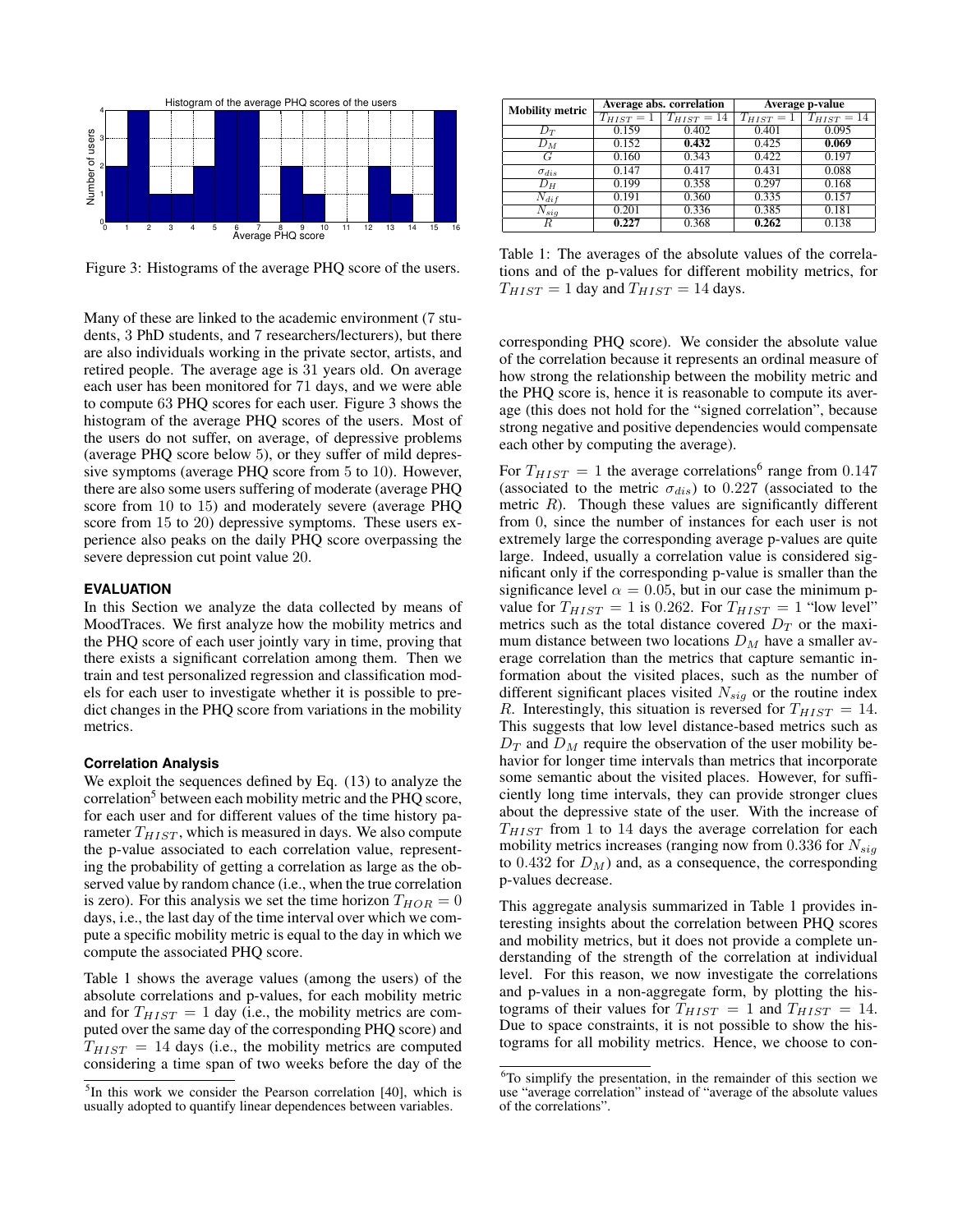<span id="page-8-0"></span>

Figure 4: Histograms of the correlation and of the p-values for  $T_{HIST} = 1$  day.

<span id="page-8-1"></span>

Figure 5: Histograms of the correlation and of the p-values for  $T_{HIST} = 14$  day.

sider only the maximum distance between two locations  $D_M$ , whose average correlation is the second worst of all metrics for  $T_{HIST} = 1$  and the best for  $T_{HIST} = 14$ , and the routine index  $R$  that, on the other extreme, has the best average correlation for  $T_{HIST} = 1$ . The histograms of the other mobility metrics are very similar to the histograms of the two selected metrics.

Fig. [4](#page-8-0) shows the histograms of the correlation and of the p-values for  $T_{HIST} = 1$  day. The histograms of the correlation associated to  $D_M$  (top-left subfigure) and to R (top-right subfigure) are distributed closely around 0, and the associated p-values (bottom-left and bottom-right subfigures) are quite large: there are only 3 users for  $D_M$  and 2 users for R having a p-value lower than  $\alpha = 0.05$ , corresponding to the first bin of the p-value histogram. Fig. [5](#page-8-1) shows that for  $T_{HIST}$  = 14 days the correlation values for both mobility metrics are distributed more uniformly. It is important to remark that different users react differently to changes in their moods, for example an increase in the PHQ score is associated to smaller travelled distances for some users (those for which the correlation between PHQ score and  $D_M$  is negative) and larger travelled distances for others (those for which the correlation is positive). This suggests that personalized models, instead of general ones, should be used to monitor the depressive state of an individual using his/her mobility traces. Quite interestingly, Fig. [5](#page-8-1) shows that there are 18 users for  $D_M$  and 14 users for R for which the p-value is lower than  $\alpha = 0.05$ , meaning that the corresponding correlation can be considered significant.

<span id="page-8-2"></span>

Figure 6: Histogram of the sensitivity, for  $T_{HIST} = 1, 7$ , and 14 days.

<span id="page-8-3"></span>

Figure 7: Histogram of the specificity, for  $T_{HIST} = 1, 7$ , and 14 days.

## **Prediction Analysis**

The fundamental question that has driven this study is whether it is possible to monitor and diagnose a depressed mood by looking at the mobility trace collected from a smartphone of an individual. To answer to this question we set up the following analysis with the collected data. For each user and for each instance we compute a "label" in the following way: the label is equal to 1 if the PHQ score is larger that the average PHQ score of that user plus one standard deviation, otherwise the label is equal to 0. A label equal to 1 corresponds to the situation in which the user has a a PHQ score that is significantly larger than its usual value. Our goal is to develop models that are able to detect this situation. For each user, we train and test a personalized Support Vector Machine (SVM) classifier with a Gaussian radial basis function kernel [\[14\]](#page-10-25). In order to fully exploit the limited number of instances available for each user, we adopt a leave-one-out cross validation approach for training and testing. Moreover, for each training test we adopt again leave-one-out cross validation in order to optimize the value of the SVM penalty parameter C. We vary such a parameter using the exponentially growing sequence  $C = 2^{-5}, 2^{-3}, \dots, 2^5$ .

To quantify the performance of the classification models we consider two metrics: 1) the *sensitivity* (or true positive rate), i.e., the fraction of 1 labels that are correctly classified; and 2) the *specificity* (or true negative rate), i.e., the fraction of 0 labels that are correctly classified. In our first analysis we show the histograms of the sensitivity and specificity, for different values of  $T_{HIST}$  and for  $T_{HOR} = 0$ . The results are shown in Figs. [6](#page-8-2) and [7.](#page-8-3) As  $T_{HIST}$  increases, the distributions of the values of both the sensitivity and the specificity move closer to 1. On one extreme, with  $T_{HIST} = 1$  day many of the trained models achieve low sensitivity and specificity performances.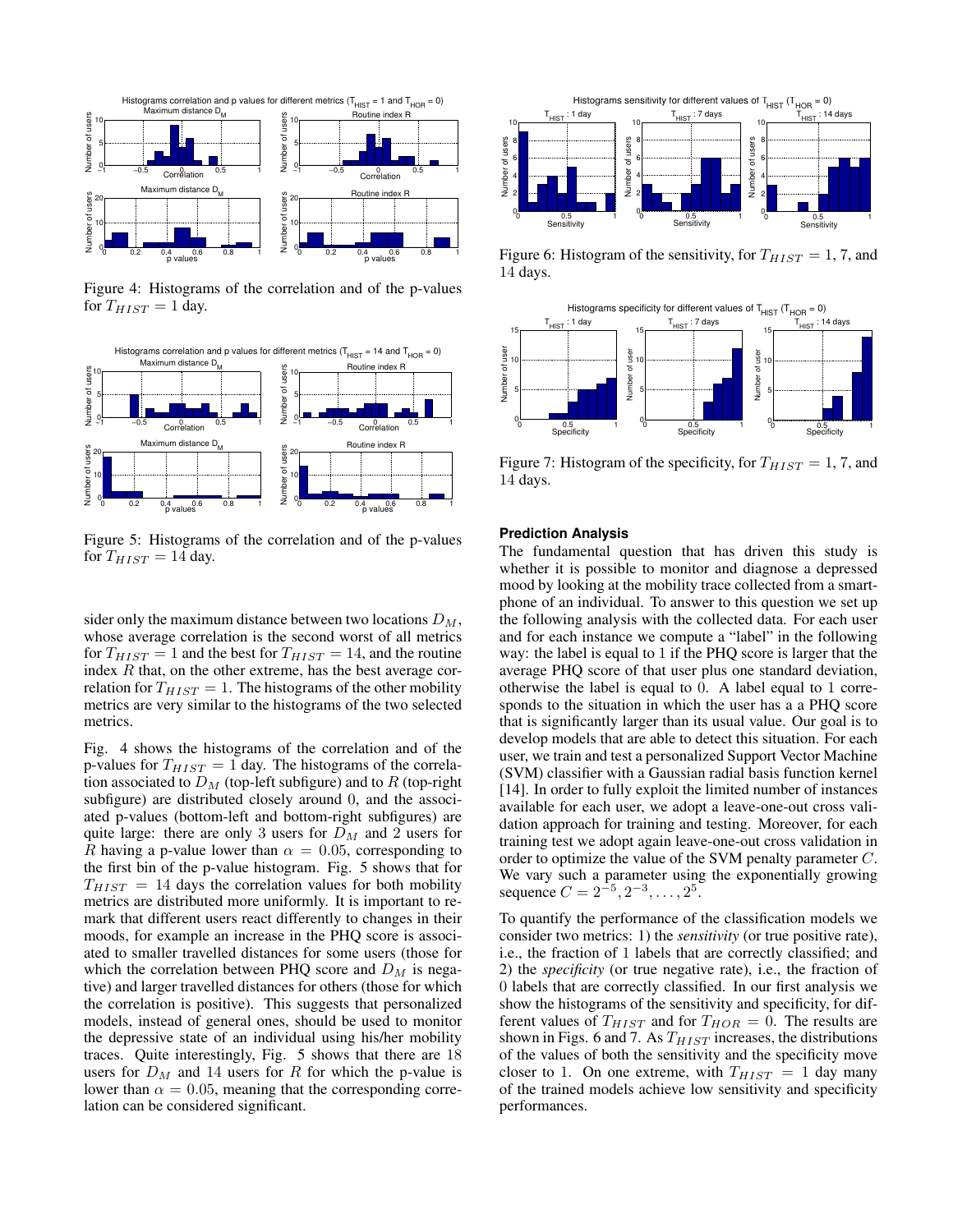<span id="page-9-0"></span>

Figure 8: Average sensitivity and specificity values vs.  $T_{HIST}$ , for  $T_{HOR} = 0$  days.

On the other extreme, with  $T_{HIST} = 14$  days most of the trained models achieve very large sensitivity and specificity values. This means that, for most of the users, these personalized models are able to detect periods in which the users experience an unusual depressed mood (this is linked to the sensitivity), and at the same time they generate very few false alarms (this is linked to the specificity). Notice that for all the users the specificity values are larger than the sensitivity values: this is not surprising because we are trying to detect unusual PHQ scores for each users, hence the datasets are unbalanced (they contain more 0 labels than 1 labels) and, as a consequence, in order to minimize the mis-classification probability, the trained SVM models are biased toward the predictions of the 0 labels.

Next we investigate how the average (among the users) sensitivity and specificity values vary with the time interval  $T_{HIST}$ , for  $T_{HOR} = 0$ . The results are showed in Fig. [8.](#page-9-0) Average sensitivity and specificity values are associated with a confidence bar, which covers an interval of two standard deviation around the average value. Fig. [8](#page-9-0) shows also the sensitivity and specificity value of a generic SVM model, which is trained and tested with the same modalities of the personalized models, but it exploits all the data collected from all the 28 users. Both the average sensitivity and specificity of the personalized models and the sensitivity and specificity of the unique model rise with the increase of  $T_{HIST}$ , and reach large values for  $T_{HIST} = 14$  days. We notice that personalized models achieve better performance that the unique general model, confirming the insights derived from the correlation analysis. However, the good performance of the unique general model demonstrates the feasibility of this alternative approach, which has the advantage that it does not require the collection of labeled data from each user for training purposes, and this might increase the actual usability and acceptance of the proposed prediction tools. This represents an interesting trade-off to explore. For example, a model trained on all the data can be adopted when personalized data are not available, e.g., when a user installs an application relying on these mechanisms for the first time.

In our final analysis we fix the value of the time interval  $T_{HIST}$  to 14 days and we vary the parameter  $T_{HOR}$ ; the average sensitivity and specificity values obtained (along with the corresponding confidence bars) are represented in Fig. [9.](#page-9-1) As expected, the average sensitivity and specificity values decrease as  $T_{HOR}$  increases. This is not surprising since

<span id="page-9-1"></span>

Figure 9: Average sensitivity and specificity values vs.  $T_{HOR}$ , for  $T_{HIST} = 14$  days.

 $T_{HOR}$  represents the prediction horizon (see Fig. [1\)](#page-2-0), i.e., how much in advance we try to predict the change in the PHQ score of the user. However, it is surprising that the decay is very slow. Indeed, the average sensitivity and specificity are quite large even if we try to predict changes in the PHQ score 14 days in advance, which is for example the time span over which depressive symptoms are evaluated in the PHQ-8 test (and in many other standard test to diagnose depression). This means that the considered mobility metrics might identify early signs that can be exploited for an early detection of depressed moods.

# **CONCLUSIONS**

In this work we have demonstrated that it is possible to observe a significant correlation between mobility patterns and depressive mood using data collected by means of smartphones. We have also shown that it is possible to develop inference algorithms as a basis for unobtrusive monitoring and prediction of depressive mood disorders.

We believe that this work represents an important starting point in this area and can be used as a basis for more application-oriented projects in the area of digital mobile interventions. For example, the techniques for automatic detection of depressive state presented in this work can be used for building systems for automatic interventions, both through technology (e.g., phone calls from healthcare officers) or traditional physical interactions. Moreover, the focus of this paper is on a specific modality, i.e., GPS location, but the results of this work can be indeed exploited to build a more refined system based on the analysis of data extracted by means of other sensors, such as accelerometers, and other sources of information, such as call and SMS logs. Finally, we plan to use the current application (or an extended version) in future studies that will focus on specific populations, such as individuals that have been clinically diagnosed as depressed.

#### **ACKNOWLEDGEMENTS**

The authors would like to thank all the participants of this study. Prof. Rory O'Connor and Dr Paul Patterson provided an invaluable contribution to the study, in particular for the design of the experiments. This work was supported through the EPSRC grant "Trajectories of Depression: Investigating the Correlation between Human Mobility Patterns and Mental Health Problems by means of Smartphones" (EP/L006340/1) and partially by the "LASAGNE" Project, Contract No. 318132 (STREP), funded by the European Commission.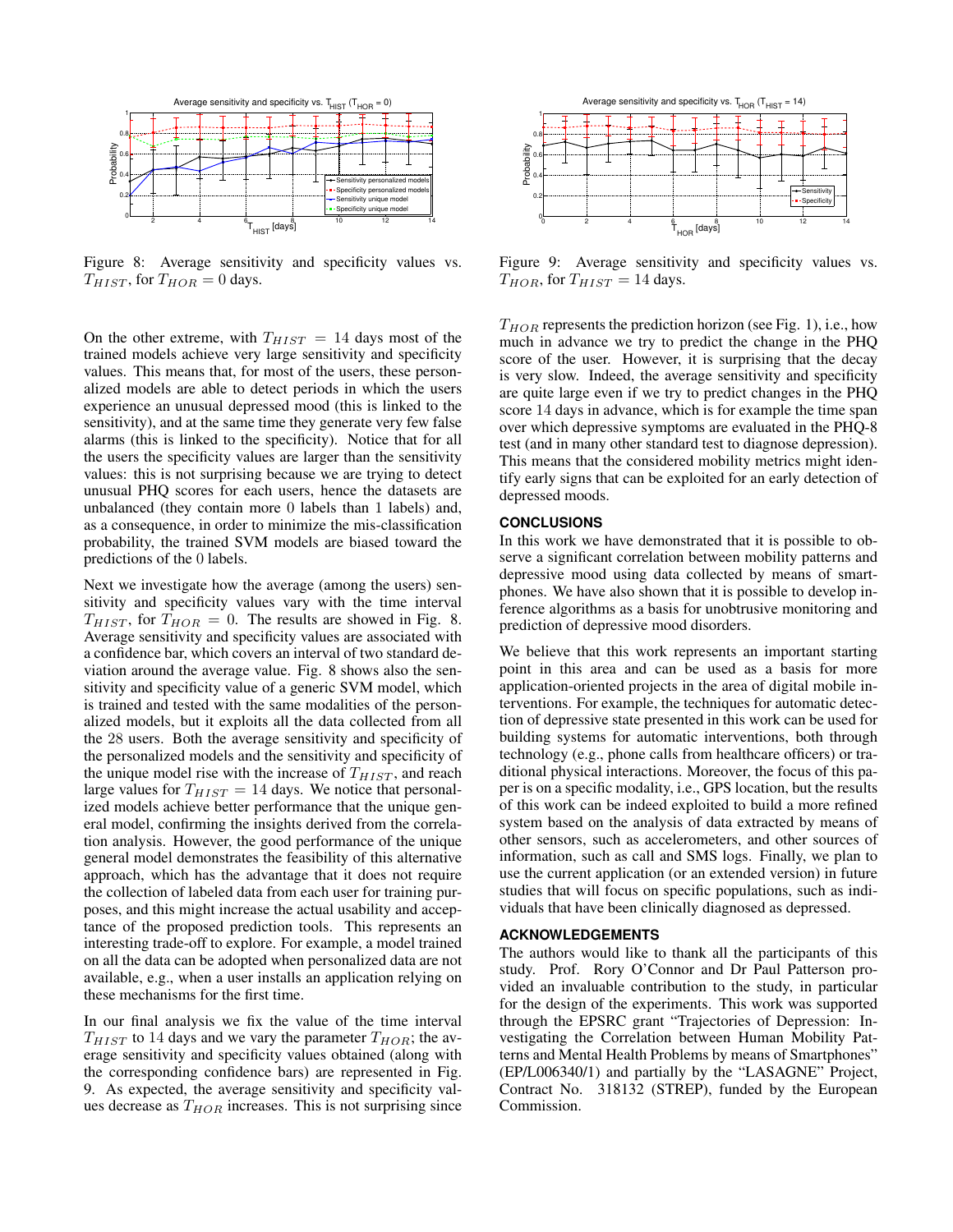# <span id="page-10-4"></span>**REFERENCES**

- 1. Bauer, G., and Lukowicz, P. Can smartphones detect stress-related changes in the behaviour of individuals? In *Proceedings of PERCOM '12 Workshops* (March 2012), 423–426.
- <span id="page-10-12"></span>2. Baumann, P., Kleiminge, W., and Santini, S. How Long Are You Staying? Predicting Residence Time from Human Mobility Traces. In *Proceedings of MobiCom '13* (2013), 231–234.
- <span id="page-10-21"></span>3. Ben Abdesslem, F., Phillips, A., and Henderson, T. Less is More: Energy-efficient Mobile Sensing with Senseless. In *Proceedings of MobiHeld '09* (2009), 61–62.
- <span id="page-10-23"></span>4. Bjelland, I., Dahl, A. A., Haug, T. T., and Neckelmann, D. The validity of the Hospital Anxiety and Depression Scale. *Journal of Psychosomatic Research 52*, 2 (2001), 69–77.
- <span id="page-10-5"></span>5. Bogomolov, A., Lepri, B., Ferron, M., Pianesi, F., and Pentland, A. S. Pervasive stress recognition for sustainable living. In *Proceedings of PERCOM '14 Workshops* (March 2014), 345–350.
- <span id="page-10-2"></span>6. Burns, M. N., Begale, M., Duffecy, J., Gergle, D., Karr, C. J., Giangrande, E., and Mohr, D. C. Harnessing context sensing to develop a mobile intervention for depression. *Journal of Medical Internet Research 13*, 3 (August 2011).
- <span id="page-10-13"></span>7. Campbell, A. T., Eisenman, S., Lane, N., Miluzzo, E., Peterson, R., Lu, H., Zheng, X., Musolesi, M., Fodor, K., and Ahn, G.-S. The rise of people-centric sensing. *IEEE Internet Computing 12*, 4 (July 2008), 12–21.
- <span id="page-10-6"></span>8. Donker, T., Petrie, K., Proudfoot, J., Clarke, J., Birch, M.-R., and Christensen, H. Smartphones for smarter delivery of mental health programs: a systematic review. *Journal of Medical Internet Research 15*, 11 (2013).
- <span id="page-10-0"></span>9. European Depression Association. IDEA: Impact of Depression at work in Europe Audit, September 2012.
- <span id="page-10-16"></span>10. Frost, M., Doryab, A., Faurholt-Jepsen, M., Kessing, L. V., and Bardram, J. E. Supporting Disease Insight Through Data Analysis: Refinements of the Monarca Self-assessment System. In *Proceedings of UbiComp '13* (2013), 133–142.
- <span id="page-10-17"></span>11. Grüenerbl, A., Oleksy, P., Bahle, G., Haring, C., Weppner, J., and Lukowicz, P. Towards smart phone based monitoring of bipolar disorder. In *Proceedings of mHealthSys '12* (2012).
- <span id="page-10-18"></span>12. Grüenerbl, A., Osmani, V., Bahle, G., Carrasco, J. C., Oehler, S., Mayora, O., Haring, C., and Lukowicz, P. Using Smart Phone Mobility Traces for the Diagnosis of Depressive and Manic Episodes in Bipolar Patients. In *Proceedings of AH '14* (2014).
- <span id="page-10-19"></span>13. Hoteit, S., Secci, S., Sobolevsky, S., Pujolle, G., and Ratti, C. Estimating Real Human Trajectories through Mobile Phone Data. In *Proceedings of MDM '13*, vol. 2 (June 2013), 148–153.
- <span id="page-10-25"></span>14. Hsu, C.-W., Chang, C.-C., and Lin, C.-J. A Practical Guide to Support Vector Classification. Tech. rep., Department of Computer Science, National Taiwan University, 2003.
- <span id="page-10-11"></span>15. Kocalevent, R.-D., and Hinz, A. Standardization of the depression screener patient health questionnaire (PHQ-9) in the general population. *General Hospital Psychiatry 35*, 5 (2013), 551–555.
- <span id="page-10-9"></span>16. Kroenke, K., and Spitzer, R. L. The PHQ-9: A new depression diagnostic and severity measure. *Psychiatric Annals 32*, 9 (September 2002), 509–515.
- <span id="page-10-24"></span>17. Kroenke, K., Spitzer, R. L., and Williams, J. B. W. The PHQ-9: Validity of a brief depression severity measure. *J Gen Intern Med. 16*, 9 (2001), 606–613.
- <span id="page-10-10"></span>18. Kroenke, K., Spitzer, R. L., Williams, J. B. W., and Löwe, B. The Patient Health Questionnaire Somatic, Anxiety, and Depressive Symptom Scales: a systematic review. *General Hospital Psychiatry 32*, 4 (2010), 345–359.
- <span id="page-10-8"></span>19. Lane, N. D., Miluzzo, E., Lu, H., Peebles, D., Choudhury, T., and Campbell, A. T. A survey of mobile phone sensing. *IEEE Communications Magazine 48*, 9 (2010), 140–150.
- <span id="page-10-7"></span>20. Lathia, N., Pejovic, V., Rachuri, K. K., Mascolo, C., Musolesi, M., and Rentfrow, P. J. Smartphones for large-scale behavior change interventions. *IEEE Pervasive Computing*, 3 (2013), 66–73.
- <span id="page-10-20"></span>21. Lathia, N., Rachuri, K. K., Mascolo, C., and Roussos, G. Open Source Smartphone Libraries for Computational Social Science. In *Proceedings of UbiComp '13 Adjunct* (2013), 911–920.
- <span id="page-10-14"></span>22. Lazer, D., Pentland, A. S., Adamic, L., Aral, S., Barabási, A. L., Brewer, D., Christakis, N., Contractor, N., Fowler, J., Gutmann, M., Jebara, T., King, G., Macy, M., Roy, D., and Alstyne, M. V. Life in the network: the coming age of computational social science. *Science 323*, 5915 (February 2009), 721–723.
- <span id="page-10-15"></span>23. LiKamWa, R., Liu, Y., Lane, N. D., and Zhong, L. Moodscope: building a mood sensor from smartphone usage patterns. In *Proceedings of MobiSys '13* (2013), 389–402.
- <span id="page-10-3"></span>24. Lu, H., Frauendorfer, D., Rabbi, M., Mast, M. S., Chittaranjan, G. T., Campbell, A. T., Gatica-Perez, D., and Choudhury, T. Stresssense: Detecting stress in unconstrained acoustic environments using smartphones. In *Proceedings of UbiComp '12*, ACM (2012), 351–360.
- <span id="page-10-1"></span>25. Madan, A., Cebrian, M., Lazer, D., and Pentland, A. Social sensing for epidemiological behavior change. In *Proceedings of UbiComp '10*, ACM (2010), 291–300.
- <span id="page-10-22"></span>26. Mehrotra, A., Pejovic, V., and Musolesi, M. SenSocial: A Middleware for Integrating Online Social Networks and Mobile Sensing Data Streams. In *Proceedings of Middleware '14* (2014), 205–216.